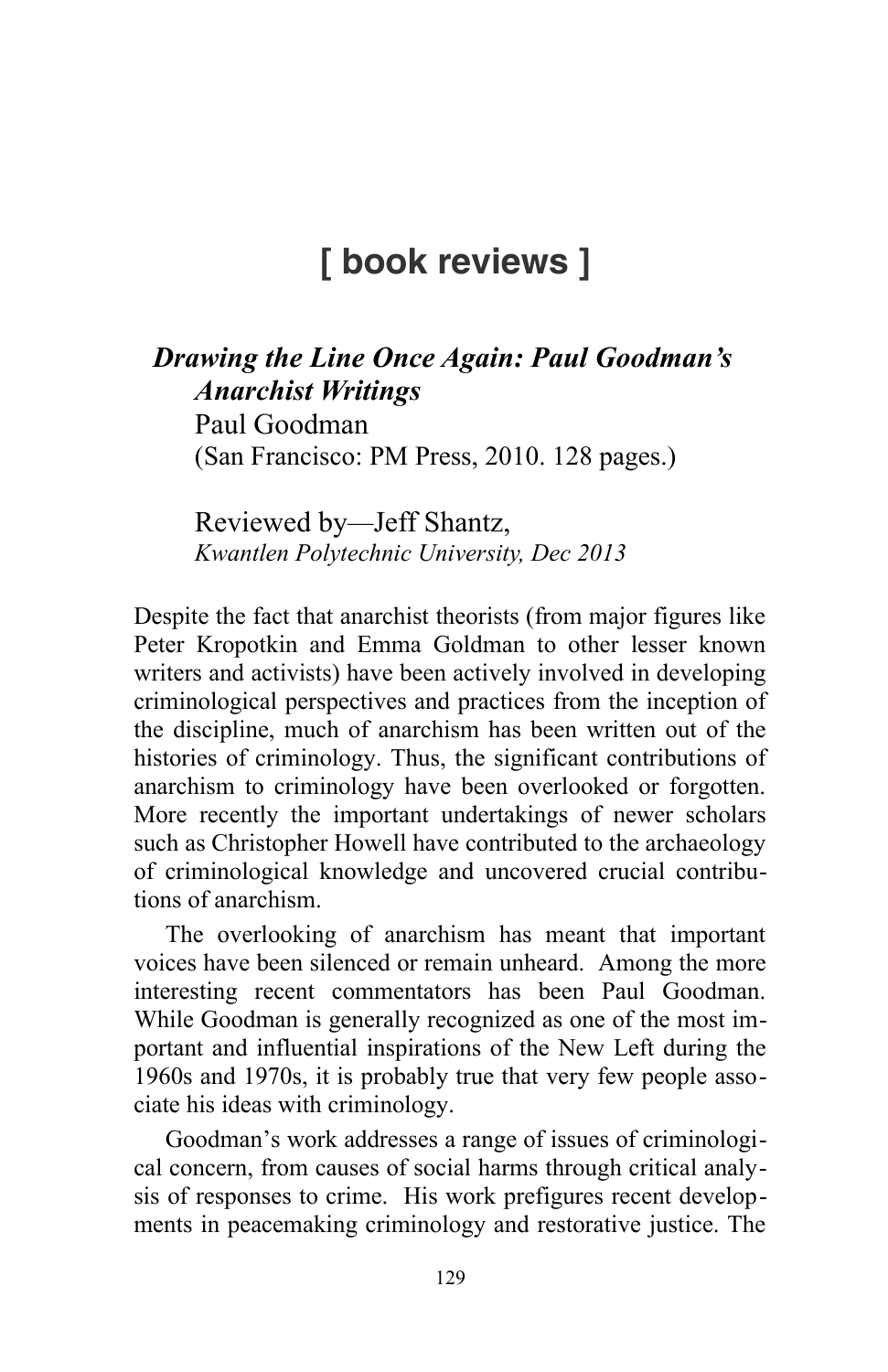recent collection *Drawing the Line Once Again* offers a fine introduction the Goodman's criminological analysis, offering an outline of his communal anarchist criminology.

Goodman speaks against the proliferation of laws and penalties, covering issues that are neither crimes nor socially harmful, and such encroachments on judiciary autonomy as mandatory sentencing and differential punishments—largely linked to race in the US. In his criticism of moral regulation, he notes that most (ever-expanding) laws of managed societies are addressed toward the concerns of power rather real threats. In his view: "Many (I believe most) of the so-called crimes are really free acts whose repression causes our timidity; natural society has a far shorter list of crimes" (Goodman 2009, 47).

Goodman argues that the distinction between "political prisoners" and "common criminals" is false. The common criminal has likely committed a political crime. Moral and property relations under capitalism are, as Goodman suggests, "unthinkable without the prison system" (cited in Stoehr 2010, 11). As Goodman editor, and longtime colleague, Taylor Stoehr suggests, the prisons are largely reserved for those who do not conform to the coercive social order, usually determined by poverty, class, racialism (2010, 14).

Goodman notes that the state permits "moral vices that fit well into the commodity system" while jailing people for expressing pleasures outside the system of exchange or that undermine the social discipline…thus, one may not steal, copulate in the park, or encourage the sexuality of children" (2009, 51). He concludes: "We must proceed on the assumption that the coercive society knows well which acts are a threat to it and which are not" (2009, 51).

Notably, Goodman does not speak of penal reform. He, more fundamentally, questions why prisons are allowed to exist period. Indeed, he includes the penal system along with the military industries as the areas most urgently requiring cuts in public spending.

Goodman suggests that in asylums, around ninety percent are harmless and there is no need to confine them at all. In prisons, there is no point in confining the large percent who have committed one time crimes. These include crimes of passion,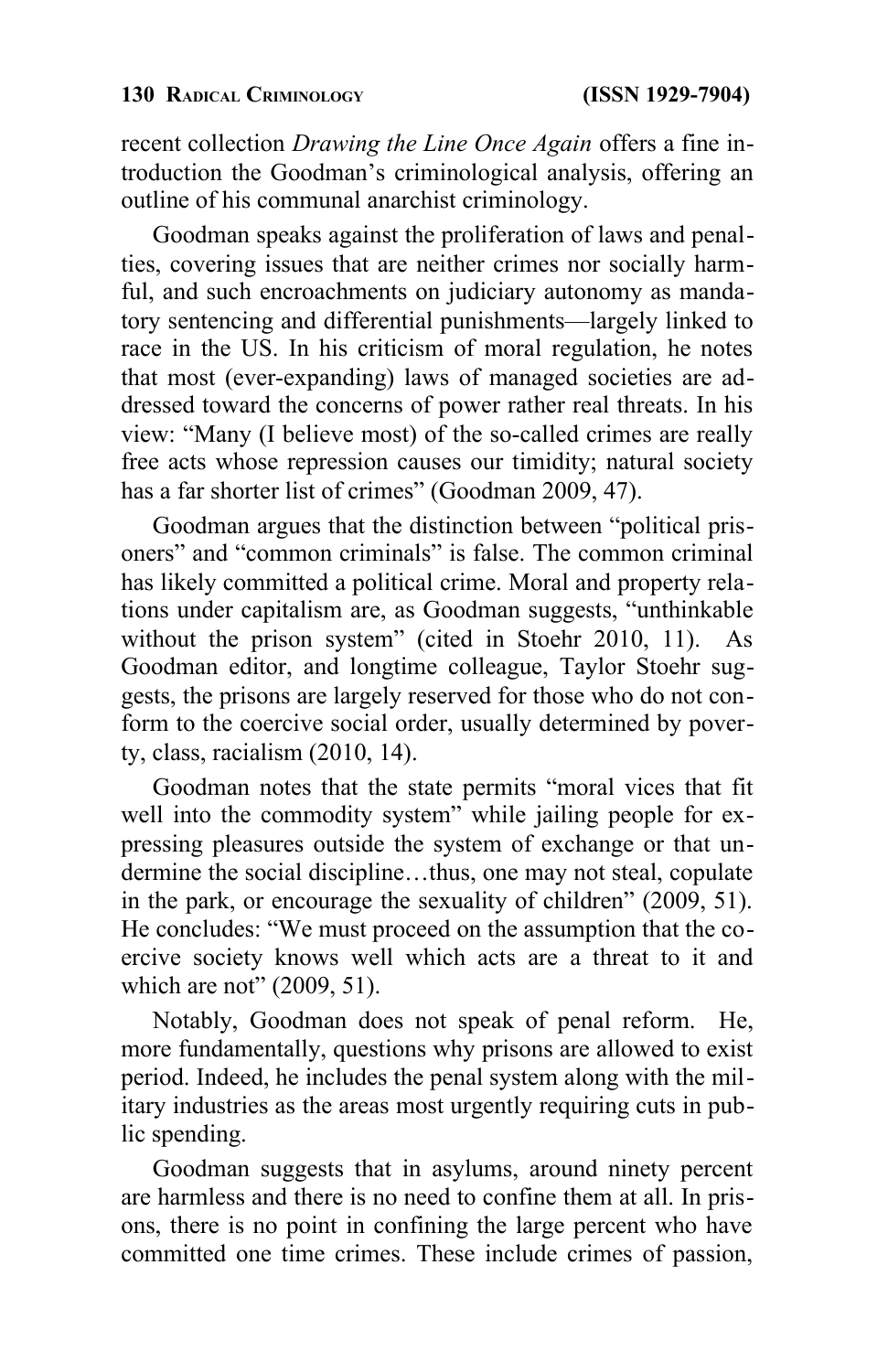familial crimes. In his view, people should atone for the harm they have caused and get through their guilt, but this can be done and is more likely to be successful if they are accepted back into the community rather than if they are isolated and made desperate (Goddman 2011, 91).

There is little evidence that punishing some deters others. Most who do not engage in crimes such as theft or shoplifting, forgery, and so on do not do so because of their lifestyle and informal influences rather than formal legal risks or threatened punishments (Goodman 2011, 91). In this, Goodman's insights resonate with well developed theories in criminology such as the differential association theory of Edwin Sutherland and the social control theory of Travis Hirschi which provide similar explanations.

For Goodman, there is little evidence that we know how to rehabilitate or correct deviants within current dominant institutions of criminal justice. In the end prisons and asylums are "enclaves of the indigestible" and managed society simply seeks to keep "the whole mess out of sight" (2011, 91).

Goodman opposes views, such as those in classical criminology or more recently rational choice theories, which view crime as the outcome of rational calculation, or assessment of costs and benefits. For Goodman:

The chief reason that so-called "moral legislation" has no influence in deterring vices is that temptation to the vices does not occur in the same psychological context as rational calculation of legal risks —unlike business fraud or risking a parking ticket. And it is likely that much authentic criminal behavior is compulsive in the same way. (2011, 91)

According to Goodman, the notion of exacting revenge for crime is an irrational and superstitious fantasy (2010, 117). Those who transgress the law have a share of the social world as their birthright (Goodman 2011, 92). His is an approach that speaks to, and in some ways prefigures, contemporary versions of restorative justice. The restorative justice approaches, even if not directly influenced by anarchism, reflect a "recurrent human impulse" (Goodman 2011, 92).

For Stoehr, alternatives, despite recent developments, have proved difficult for people, from criminologists, to legislative representatives, to regular citizens, to entertain largely "because